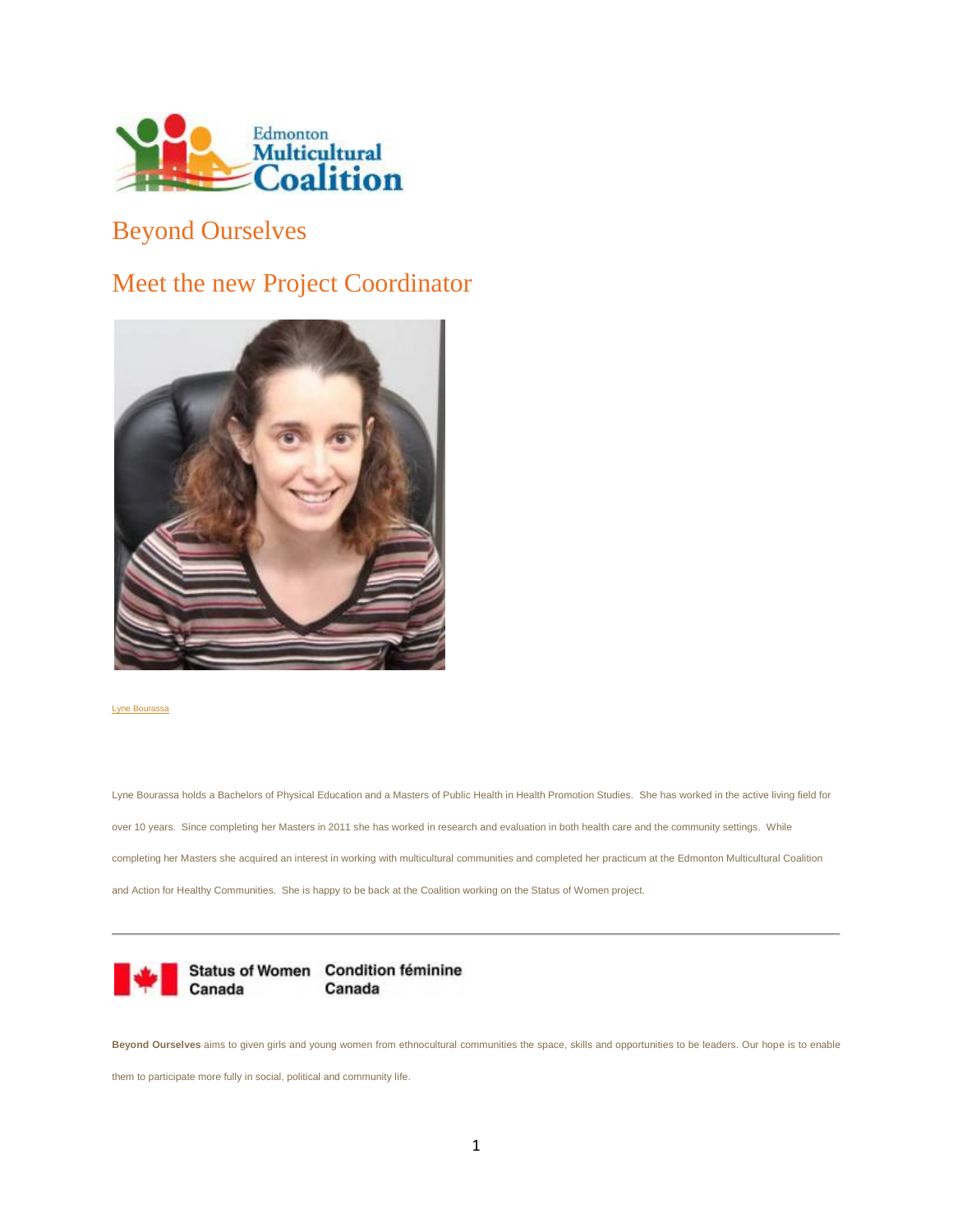

[A young lady holds a mural with the inscription "LOVE" clearly sending the message that love is at the centre of empowerment.](http://www.emcoalition.ca/wp-content/uploads/2013/09/Beyond-Ourselves_IMG_0300.jpg)

#### **What is Leadership?**

We define Leadership as the ability to look at your situation, identify a problem, figure out what to do about it, and work with others to try and change the situation. Leadership doesn't always equal authority or command, but is the ability to inspire and collaborate with people to work towards a shared vision.

## **How do we build leadership?**

- By organizing activities for girls and young women from specific ethnocultural communities
- By holding intercultural events that bring girls together to get to know and learn from each other
- By offering resources to groups of girls and young women to organize projects that address community or social issues, building leadership in the process

### **Why a leadership program for girls and young women?**

There are few formal and informal opportunities for girls and young women to develop the skills to succeed in leadership roles. There are also more barriers to prevent us from getting involved – language barriers, lack of training, poverty, working multiple jobs or going to school, lack of childcare, and sexism within mainstream society and community social structures. All of this means that women hold fewer leadership positions, and don't get as much access to the experiences we need to build those skills.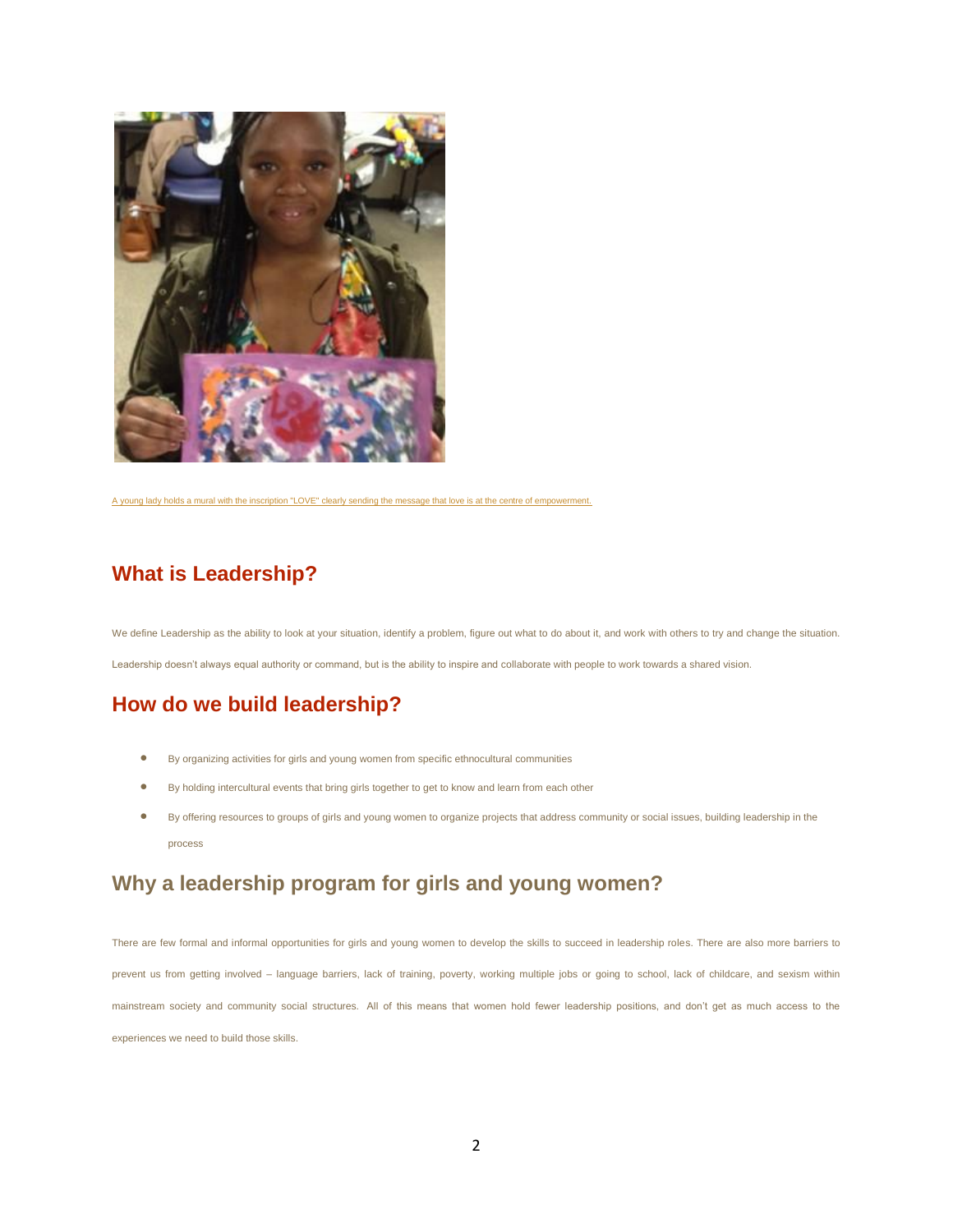However, for immigrant communities and society as a whole to be healthier and more equitable, women and girls MUST be at the forefront of change. Women and

girls have a deep understanding of the inequalities faced by immigrant communities and families, and we often have strong networks of support that allow us to get

together to solve problems and work for change.

### **Contact: Lyne Bourassa, Project Coordinator | Email: lyne@emcoalition.ca**

#### | IN THE NEWS |

On August 29, 2013, Beyond Ourselves was profiled on the CBC Radio show Radioactive, as part of a weekly summer series on Edmonton's diversity. Listen to Youth Leaders Sunita Chapagain and Ubah Mohamoud and Project Coordinator Aliya Jamal talk about the project.

#### **The link to the interview is [https://soundcloud.com/cbc](https://soundcloud.com/cbc-edmonton/beyond-ourselves-program-for)[edmonton/beyond-ourselves-program-for.](https://soundcloud.com/cbc-edmonton/beyond-ourselves-program-for)**



**Beyond Ourselves: Girls and Young Women project launched**